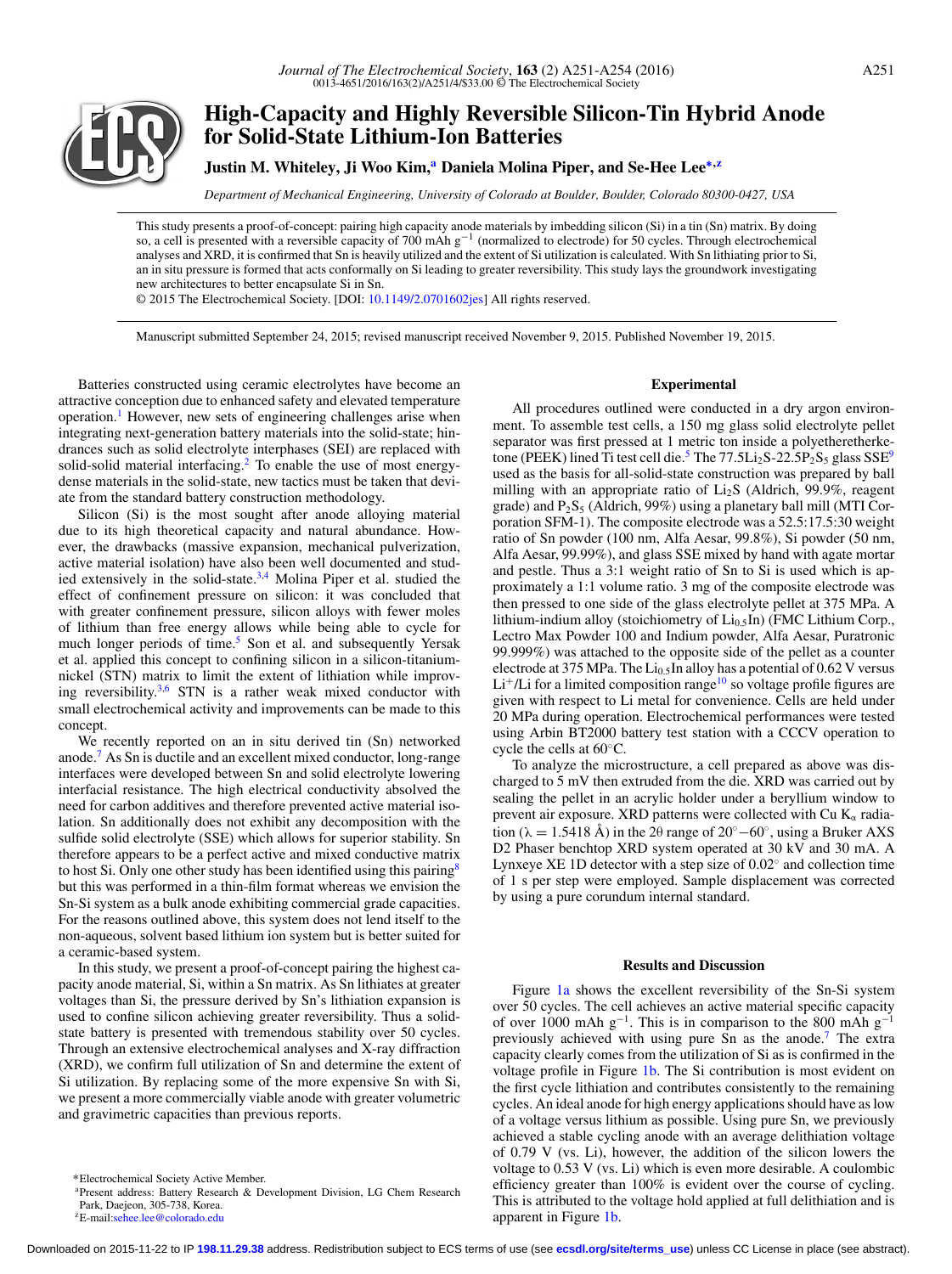<span id="page-1-0"></span>

**Figure 1.** (a) Cycle performance and coulombic efficiency of Sn:Si:SSE [7(3:1):3] anode in an all-solid-state Li-ion battery at 60°C with a C/20-rate  $(80 \text{ mA } g^{-1})$  and (b) Corresponding voltage profiles of the Sn:Si:SSE anode vs. LiIn counter electrode (converted to vs. Li).

Deconvolution of the system to attribute individual capacities to the different materials can prove tough. Si has a varying voltage profile between the first and subsequent cycles and Sn has five distinct voltage regions. Therefore, cycles 1 and 3 are deconvoluted separately. Distinctive lithiation voltage regions have been assigned using the designation of cycle#-material-region (ie. 1-Si-1 or 3-Sn-4). Figures [2a](#page-2-0) and [2b](#page-2-0) are the first and third cycle voltage profiles, respectively, of a Si cell in solid-state.<sup>5</sup> These cells used small mass loadings of Si to achieve good stability thus it is assumed that full utilization of Si occurred. The system clearly represents the Si characteristic: the first cycle contains a single region (1-Si-1) which reflects Si's initial two-phase lithiation where the crystalline Si is consumed to form lithiated amorphous  $(L_i, Si)$ , the third cycle contains two unique regions  $(3-Si-1, 3-Si-2)$  which correspond to amorphous  $Li<sub>x</sub>Si-alloys$ (the structural changes responsible for these peaks are not clearly understood yet, but thought to be a result of short-range ordering in the amorphous  $Li_xSi$ ).<sup>11</sup> Figures [2c](#page-2-0) and [2d](#page-2-0) are the first and third cycle voltage profiles, respectively, of a Sn cell in solid-state.<sup>7</sup> Sn retains a relatively well-ordered voltage profile from the first to the third cycle. The four distinct regions (1-Sn-1 to 1-Sn-4) represent changes through 7 distinct crystallographic phases culminating in the highest lithiated phase,  $Li_{17}Sn_{4}$ .<sup>[12](#page-3-11)</sup> Lastly Figures [2e](#page-2-0) and [2f](#page-2-0) are the first and third cycle voltage profiles, respectively, of the Sn-Si hybrid cell under study. The Si and Sn voltage regions have been overlaid onto the profile as well as the differential capacity plotted alongside for convenience. All cells run in Figure [2](#page-2-0) use a similar current density

per unit mass (approximately 100 mA g active−1) and temperature of operation (60◦C) therefore, they are all comparable. Interestingly, the Sn regions exhibit an overpotential on the first cycle (depicted as  $\eta_1$ ,  $\eta_2$ ,  $\eta_3$ ,  $\eta_4$  in Figure [2e\)](#page-2-0) compared to the pure Sn cell. This is most likely due to the addition of Si preventing free initial expansion. By the third cycle, however, the Sn regions in the Sn-Si cell overlap exactly with the pure Sn. The contribution of the Si is clear in the hybrid cell not just by the increased capacity of the system but its unique print in the voltage profile. Similar to the Sn, Si exhibits a small overpotential  $(\eta_5)$  of about 75.3 mV. This will be explained in the upcoming section. By the third cycle this overpotential nearly disappears except for the lower lithiation voltage which maintains a constant overpotential  $(\eta)$  throughout the cycling of the cell enabling a remarkably reversible Si material. This is the result of a constant external pressure on Si imposed by the active and expanding Sn during its lithiation.<sup>[5](#page-3-4)</sup>

In order to fully determine the extent at which Si is utilized, we examine how much Sn is lithiated. Figure [3](#page-3-12) shows the XRD pattern of a hybrid cell which has been discharged to 5 mV [galvanostatic equivalent to the parameters in Figures [1](#page-1-0) and  $2$  (C/20 rate)]. The distinct peaks at 22.1 $\degree$ , 23.5 $\degree$ , and 38.9 $\degree$  (20) are attributed to Li<sub>17</sub>Sn<sub>4</sub>.<sup>[13](#page-3-13)</sup> Smaller peaks at 32.5<sup>°</sup>, 37.4<sup>°</sup>, and 39.7<sup>°</sup> (2θ) also pertain to the fingerprint of such phase. Facile kinetics of solid state phase transformation allow for this fully lithiated phase to be achieved at room temperature.<sup>[14](#page-3-14)</sup> In our earlier work on the Sn system, we achieved theoretical capacity on the first lithiation.<sup>[7](#page-3-6)</sup> We therefore assume the full lithiation and utilization of the Sn matrix in the hybrid composite anode. Backing out the theoretical capacity of Sn from the actual achieved capacity, we determine that Si alloys with approximately 2.3 mol of Li. Although in this range Si should typically be found in the  $a$ -Li<sub>x</sub>Si alloy,<sup>15</sup> unspecified peaks in Figure [3](#page-3-12) fit remarkably well with the  $Li_7Si_3$  phase typically only present at high temperatures.<sup>16</sup> The solid-state amorphization of Si has been proposed many times to be caused by the high nucleation barrier caused by the high interfacial energy.<sup>11,[17](#page-3-17)</sup> Indeed the activation energy for the thermodynamically stable crystalline  $Li_xSi$  phases is quite high.<sup>18</sup> Only one study has investigated the effect of compressive stress on silicon alloy dynamics<sup>5</sup> but did not investigate how this impacted nucleation kinetics. Since this hybrid system has Sn, which expands prior to Si lithiation (an expansion on the order of 200% by this stage<sup>7</sup>), an enormous pressure is exerted on Si. This manifests itself as a large strain energy or elastic energy in homogeneous nucleation theory.<sup>19</sup> Thus we propose volumetric barriers overtake interfacial barriers as the limiting factor in the formation of the  $Li<sub>x</sub>Si$  alloy. In this case, the molar volume of  $Li<sub>7</sub>Si<sub>3</sub>$  is less than that of the molar volume of  $a$ -Li<sub>7</sub>Si<sub>3</sub> and therefore is preferential. The presence of an initial 75 mV overpotential  $(\eta_5)$ could indicate the additional driving force for silicon crystallization. Unfortunately, this is not an ideal system to study this effect due to the heterogeneity of the electrode. Therefore, we propose to study further this effect by encapsulating Si with Sn to provide a system that can be modeled. Future work will focus on expanding this theory. There is also the possibility that the externally applied pressure required for solid-state battery operation could be playing a role in the crystalline Si phases observed. Although no solid-state work has ever observed this Si behavior before, further work will need to confirm that this is not the case.

If we continue to make the assumption that Sn is fully lithiated throughout cycling, then we can back out the amount of silicon utilization throughout the course of the 50 cycles. Figure [4](#page-3-20) presents the extent of Si lithiation. While Sn is most likely not achieving full lithiation every cycle, it is impossible to confirm the exact utilization value as the highest lithiation stages of Sn overlaps with Si. Therefore, our values in Figure [4](#page-3-20) are quite conservative. The excellent reversibility of moles of lithium inserted into Si is far greater than our previous report.<sup>5</sup> Previously, we found similar moles of lithium to alloy with Si but using small and external compressive stresses. However, poor stability was shown most likely as compression was applied uniaxially. The inherent stability in this new hybrid can therefore be attributed to the much more uniform application of stress to all sides of the silicon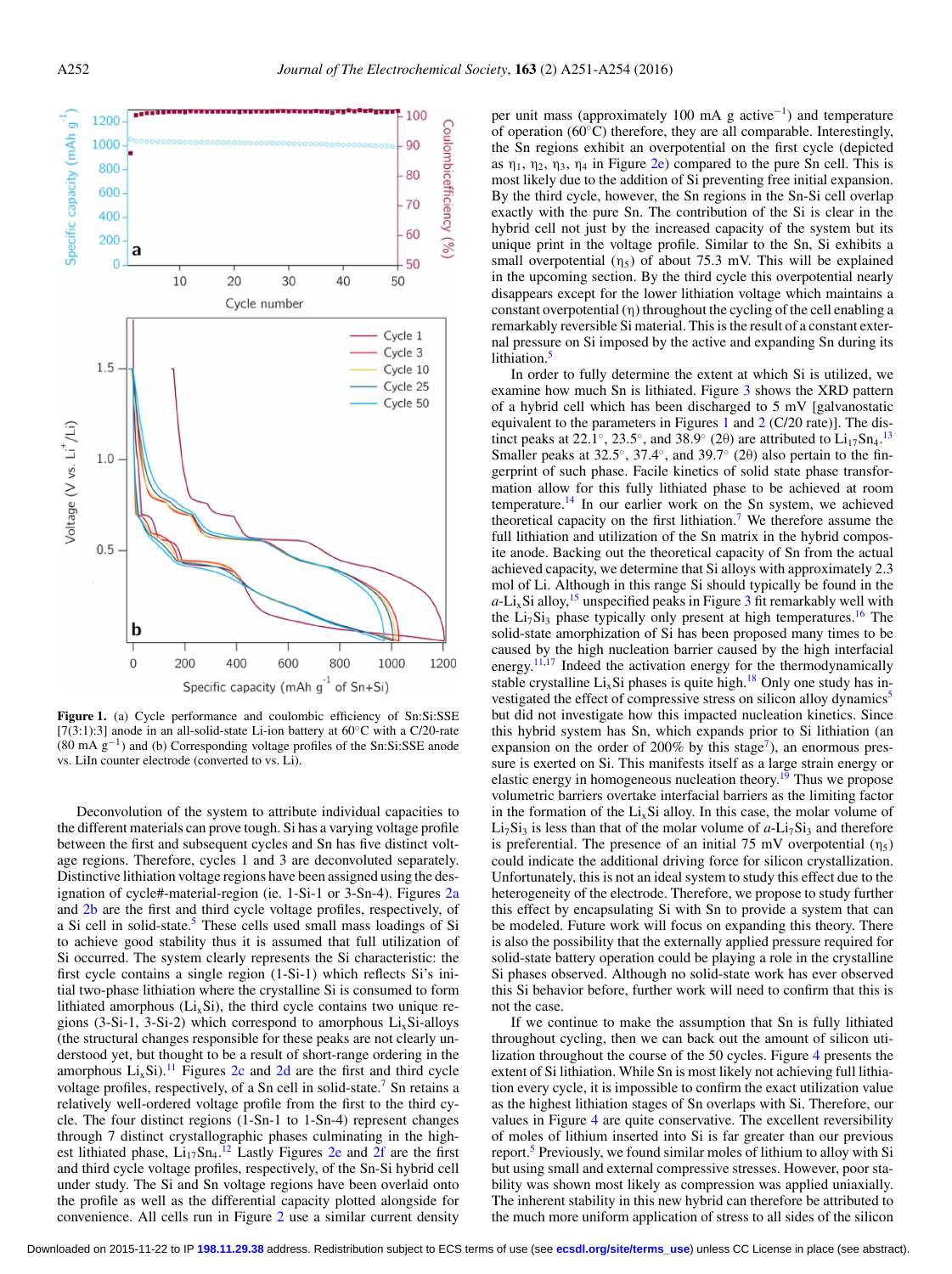<span id="page-2-0"></span>

Figure 2. Si anode in solid-state voltage profiles and corresponding dQ/dV spectrum for the first cycle (a), and third cycle (b). Sn anode in solid-state voltage profiles and corresponding dQ/dV spectrum for the first cycle (c), and third cycle (d). Sn:Si hybrid anode in solid-state voltage profiles and corresponding dQ/dV spectrum for the first cycle (e), and third cycle (f). Distinct lithiation regions are assigned for (a) through (d) and overlapped onto (e) and (f). Overpotentials  $\eta_1$ through η<sup>5</sup> present a hindrance to the volumetric expansion in Sn [e] but disappear once Si has fully amorphized [f].

particles. As this appears to be the case, we propose further work to investigate even better methods of encapsulating Si in Sn such as sputtering, atomic layer deposition, or sol-gel methods.

### **Conclusions**

This study presents a proof-of-concept idea of pairing high capacity anode materials, Sn and Si together. By doing so, we present a cell with a reversible capacity of 700 mAh  $g^{-1}$  (normalized to electrode) for 50 cycles. This is a substantial increase from previous work which already demonstrated some of the best performance characteristics of any anode in solid-state to date. We confirm through electrochemical analyses and XRD that Sn is fully utilized and calculate the extent of Si utilization. With Sn lithiating prior to Si, we create an in situ pressure that acts conformally on Si. Therefore we achieve greater extent of lithiation and better reversibility than our previous studies using uniaxial pressure for reversible Si alloying. The idea of using Sn as a mixed conductive, electrochemically active matrix to imbed Si is a new concept. New architectures will be investigated further to get better encapsulation of Si.